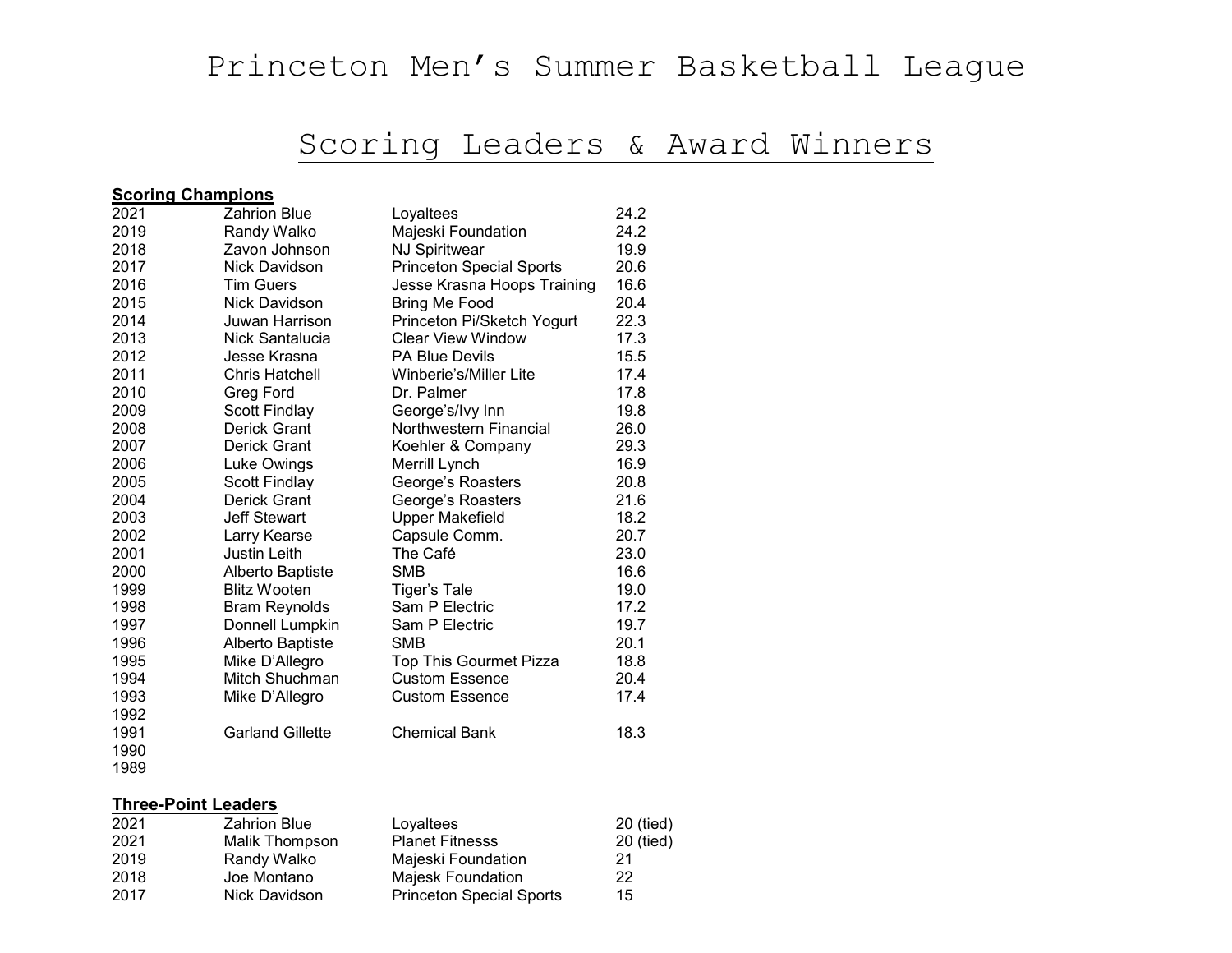| 2016       | <b>Matt Margolis</b>     | Krasna Hoops Training         | 21 |
|------------|--------------------------|-------------------------------|----|
| 2015       | <b>Chris Hatchell</b>    | Winberie's                    | 28 |
| 2014       | <b>Chris Hatchell</b>    | Winberie's                    | 22 |
| 2013       | Chris Hatchell           | Winberie's                    | 22 |
| 2012       | <b>Isaac Robinson</b>    | University Radiology          | 18 |
| 2011       | <b>Terence Carpenter</b> | SMB                           | 18 |
| 2010       | <b>Brian Dunlap</b>      | University Radiology          | 16 |
| 2009       | Mike Hutelmyer           | <b>BlackRock</b>              | 15 |
| 2008       | Derick Grant             | Northwestern Financial        | 35 |
| 2007       | Reggie Wright            | Tee-2-Green                   | 22 |
| 2006       | Hunter Bretschneider     | <b>Upper Makefield</b>        | 20 |
| 2005       | Pete Fox                 | Merrill Lynch                 | 22 |
| 2004       | Ahmed El-Nokali          | Merrill Lynch                 | 21 |
| 2003       | Derick Grant             | George's Roasters             | 25 |
| 2002       | Keith Jones              | <b>SMB</b>                    | 20 |
| 2001       | Mark Schroeder           | <b>New York Sports Club</b>   | 22 |
| 2000       | Jake Uitti               | <b>PYS</b>                    | 18 |
| 1999       | Keith Jones              | <b>SMB</b>                    | 16 |
| 1998       | <b>Bram Reynolds</b>     | Sam P Electric                | 20 |
| 1997       | Donnell Lumpkin          | Sam P Electric                | 30 |
| 1996       | <b>Robert Cassavell</b>  | Cassevell Homes               | 21 |
| 1995       | Mike Goodson             | <b>Cassavell Homes</b>        | 18 |
| 1994 (tie) | Keith Jones              | SMB                           | 15 |
| 1994 (tie) | John Thompson            | Carnevale Disposal            | 15 |
| 1994 (tie) | Foreal Wooten            | <b>Princeton Youth Sports</b> | 15 |
| 1993       | <b>Chris Carlton</b>     | Gardenscapes                  | 16 |
| 1992       |                          |                               |    |
| 1991       | Dave Johnson             | My-T-Sharp                    | 17 |
| 1990       |                          |                               |    |

#### **Foreal Wooten Award Winner (Playoff MVP)**

| 2021 | <b>Zahrion Blue</b>   | Loyaltees                      |
|------|-----------------------|--------------------------------|
| 2019 | Zahrion Blue          | Loyaltees                      |
| 2018 | Nick Davidson         | Loyaltees                      |
| 2017 | Khalid Lewis          | <b>Packer Hall All-Stars</b>   |
| 2016 | Jordan Glover         | Majeski Foundation             |
| 2015 | Award not Given       | Game 3 of Finals was a forfeit |
| 2014 | <b>Chris Hatchell</b> | Winberie's                     |
| 2013 | Mark Aziz             | Ivy Inn                        |
| 2012 | <b>Chris Hatchell</b> | Winberie's/Miller Lite         |
| 2011 | DeQuan Holman         | University Radiology           |
| 2010 | Brian Halligan        | George's/Ivy Inn               |
| 2009 | Brian Halligan        | George's/Ivy Inn               |
| 2008 | <b>Bobby Davison</b>  | George's Roasters/The Ivy Inn  |
| 2007 | <b>Derick Grant</b>   | Koehler & Company              |
| 2006 | Shahid Abdul-Karim    | Where2Ball.com                 |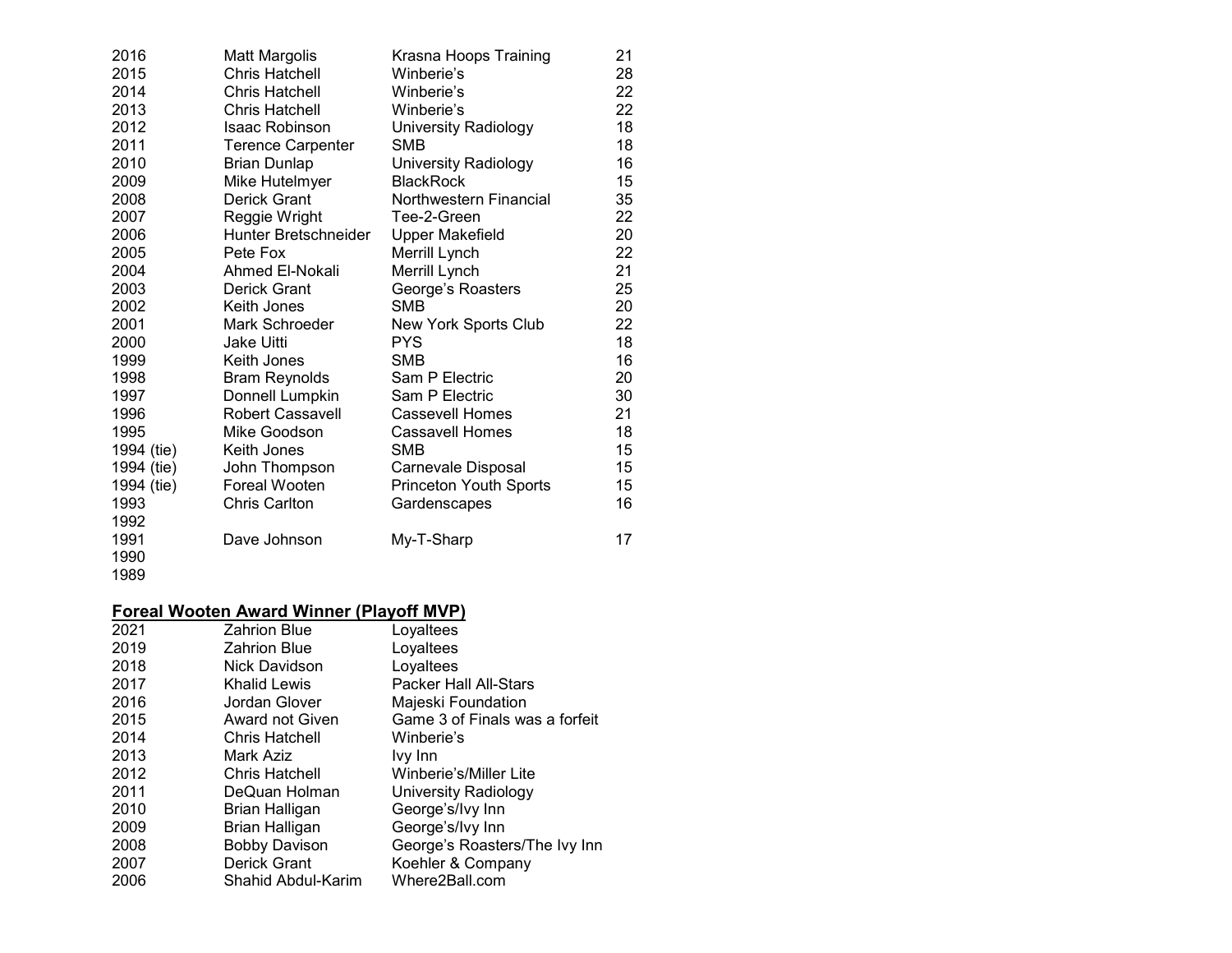| 2005 | Noah Savage                    | George's Roasters        |
|------|--------------------------------|--------------------------|
| 2004 | <b>Chris Hatchell</b>          | The Café/Dr. V           |
| 2003 | <b>Chris Hatchell</b>          | The Café                 |
| 2002 | <b>Harold Driver</b>           | <b>SMB</b>               |
| 2001 | Gyl Vaught Jr.                 | Dana Communications      |
| 2000 | <b>Greg Burston</b>            | George's Roasters & Ribs |
| 1999 | <b>Blitz Wooten</b>            | Tiger's Tale             |
| 1998 | Freddie Young                  | <b>Tiger's Tale</b>      |
| 1997 | Chris Doyal                    | Caffe' Piazza            |
| 1996 | Freddie Young                  | Tiger's Tale             |
| 1995 | Darius Young                   | <b>Tiger's Tale</b>      |
|      | *Award not given prior to 1995 |                          |
|      |                                |                          |

### **Regular Season MVP**

| 2021 | Zahrion Blue           | Loyaltees                     |
|------|------------------------|-------------------------------|
| 2019 | Randy Walko            | Majeski Foundation            |
| 2018 | <b>Nick Davidson</b>   | Loyaltees                     |
| 2017 | Eric Murdock, Jr       | Majeski Foundation            |
| 2016 | <b>Tim Guers</b>       | Jesse Krasna Hoops Training   |
| 2015 | <b>Tommy Soulias</b>   | Ivy Inn                       |
| 2014 | <b>Chris Hatchell</b>  | Winberie's                    |
| 2013 | <b>Terrance Bailey</b> | Winberie's                    |
| 2012 | DeQuan Holman          | University Radiology          |
| 2011 | <b>Chris Hatchell</b>  | <b>Winberie's/Miller Lite</b> |
| 2010 | Mark Aziz              | Ivy Inn                       |
| 2009 | <b>Scott Findlay</b>   | George's/Ivy Inn              |
| 2008 | <b>Derick Grant</b>    | Northwestern Financial        |
| 2007 | <b>Derick Grant</b>    | Koehler & Company             |
| 2006 | Luke Owings            | Merrill Lynch                 |
| 2005 | <b>Scott Findlay</b>   | George's Roasters & Ribs      |
| 2004 | <b>Ahmed El-Nokali</b> | Merrill Lynch                 |
| 2003 | <b>Derick Grant</b>    | George's Roasters & Ribs      |
| 2002 | <b>NO AWARD GIVEN</b>  |                               |

#### **Ron Washington Award – service & dedication to the league and to the community**

| 2021 | NO AWARD GIVEN     |
|------|--------------------|
| 2019 | NO AWARD GIVEN     |
| 2018 | NO AWARD GIVEN     |
| 2017 | NO AWARD GIVEN     |
| 2016 | NO AWARD GIVEN     |
| 2015 | NO AWARD GIVEN     |
| 2014 | Shahid Abdul-Karim |

Dr. Michael Palmer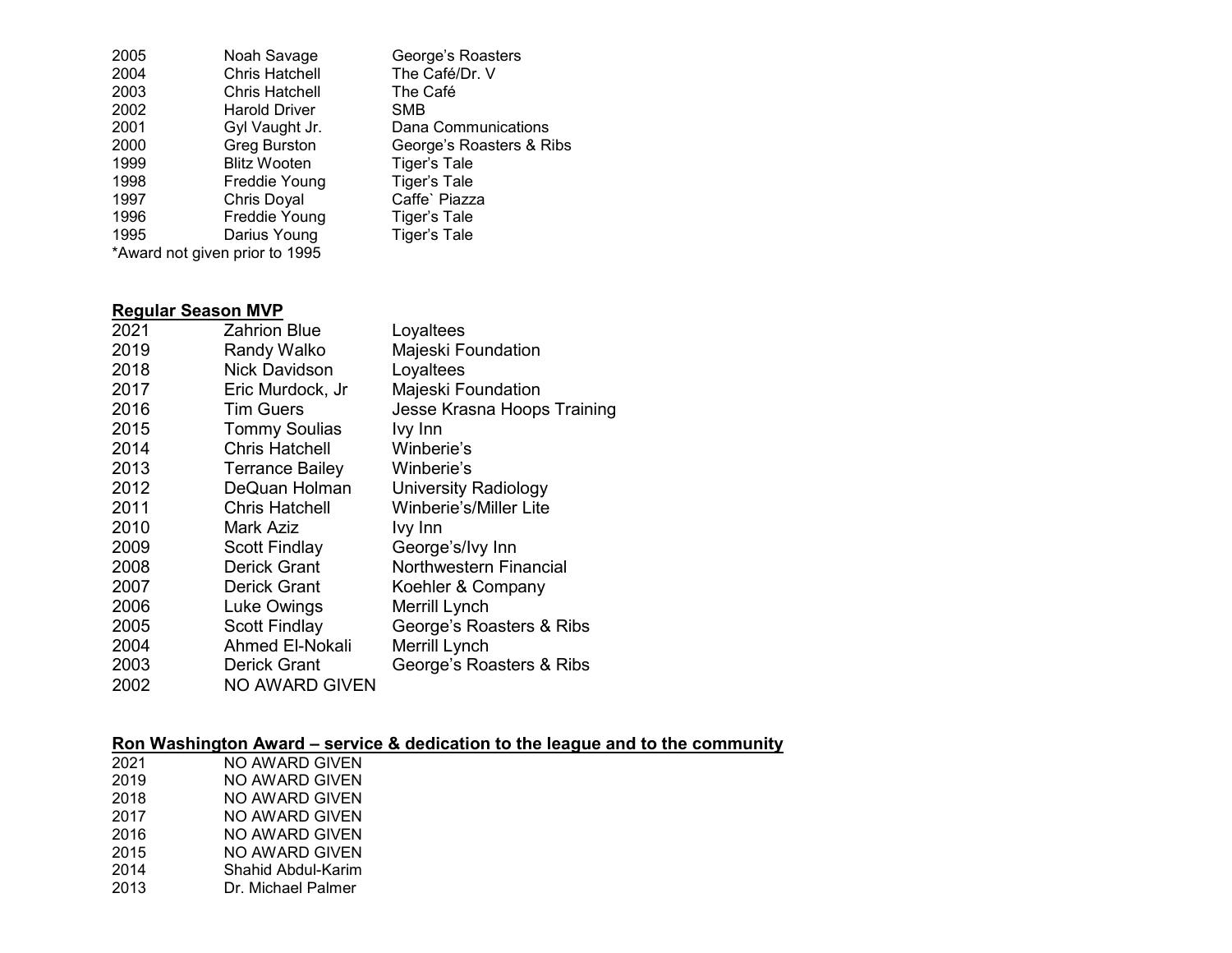| 2012 | Jason Carter                 |
|------|------------------------------|
| 2011 | Freddie Young                |
| 2010 | NO AWARD GIVEN               |
| 2009 | Ben Stentz                   |
| 2008 | Darius Young                 |
| 2007 | Terry & Dwight McEwen        |
| 2006 | NO AWARD GIVEN               |
| 2005 | Larry Ivan                   |
| 2004 | NO AWARD GIVEN               |
| 2003 | NO AWARD GIVEN               |
| 2002 | Evan Moorhead                |
| 2001 | Shawn Gillette               |
| 2000 | <b>Chris Carlton</b>         |
| 1999 | Bob Nuse                     |
| 1998 | Keith Jones & Clarence White |
| 1997 | Doug Snyder                  |
| 1996 | Mike D'Allegro               |
| 1995 | Dave Johnson                 |
| 1994 | Rich Wilson Sr.              |

## **Newcomer of The Year**

| 2021 | NO AWARD GIVEN                |                               |
|------|-------------------------------|-------------------------------|
| 2019 | <b>Tyler Jones</b>            | <b>NJ Spiritwear</b>          |
| 2018 | <b>Troy Jones</b>             | <b>NJ Spiritwear</b>          |
| 2017 | Jon & David Azoroh            | <b>PEAC Performance</b>       |
| 2016 | Jeff Dzierzawiec              | Rogue's Gallery               |
| 2015 | <b>Nick Davidson</b>          | Bring Me Food                 |
| 2014 | <b>Anthony Gaffney</b>        | King's Pizzarama              |
| 2013 | <b>Bobby Brackett</b>         | <b>Sneakers Plus</b>          |
| 2012 | <b>Charles Cooke</b>          | Dr. Palmer                    |
| 2011 | Jesse Krasna                  | <b>PA Blue Devils</b>         |
| 2010 | Greg Ford                     | Dr. Palmer                    |
| 2009 | Amir Bell                     | <b>Team Turnpike</b>          |
| 2008 | <b>Brian Halligan</b>         | George's Roasters/The Ivy Inn |
| 2007 | Reggie Wright & Chris Edwards | Tee-2-Green & Coldwell Banker |
| 2006 | Joe Rogers                    | PYS.                          |
| 2005 | Luke Owings                   | Merrill Lynch                 |
| 2004 | <b>Ben Guervil</b>            | <b>PYS</b>                    |
| 2003 | <b>Jeff Stewart</b>           | <b>Upper Makefield</b>        |
| 2002 | Jon Trapasso                  | <b>Pratico Jewelers</b>       |
|      |                               |                               |

#### **Coach/General Manager of the Year**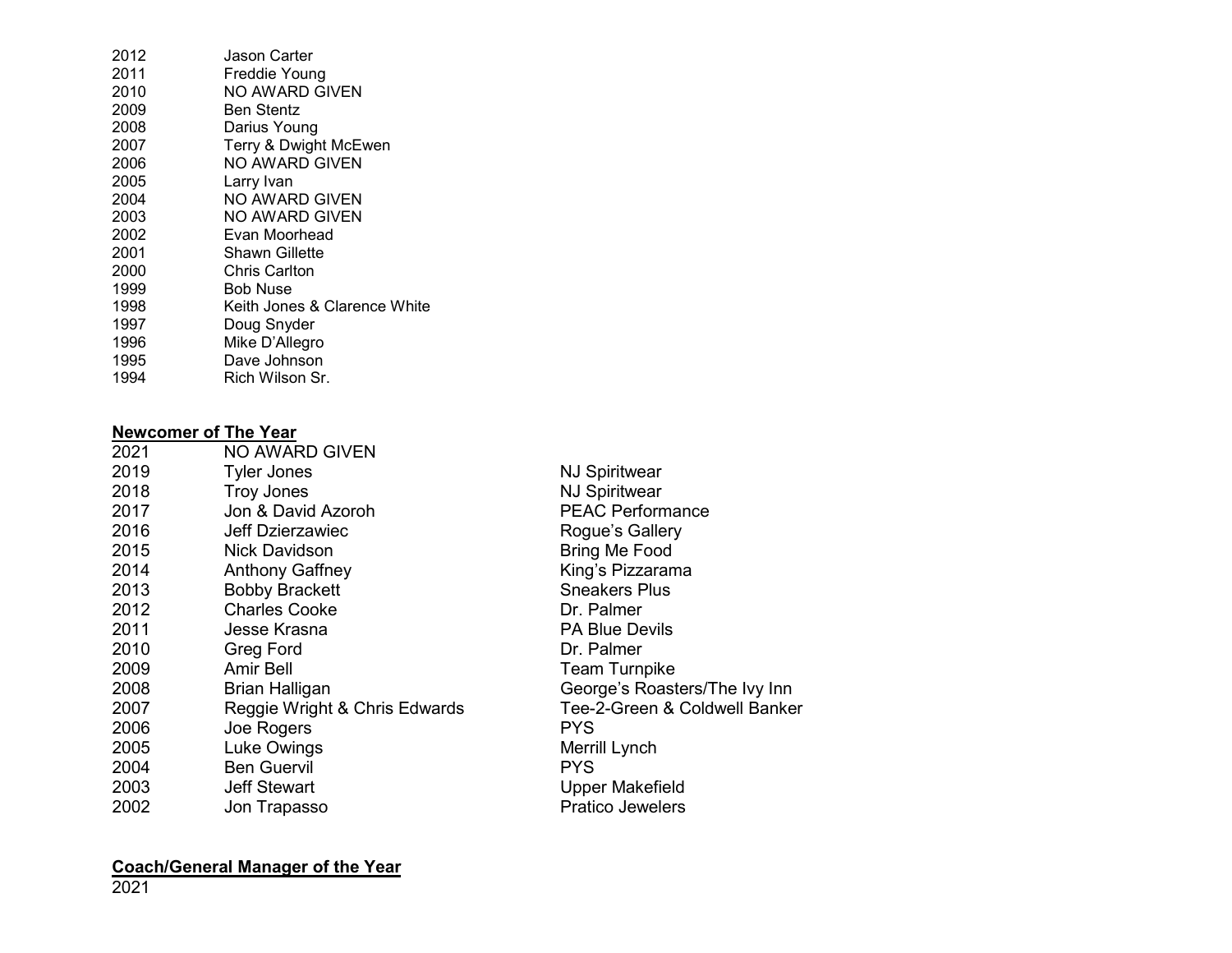| Robert McPherson            | Loyaltees                           |
|-----------------------------|-------------------------------------|
| <b>Nick Brackett</b>        | <b>Packer Hall All-Stars</b>        |
| Jesse Krasna                | Jesse Krasna Hoops Training         |
| <b>Bobby Brackett</b>       | SAT Smart/Princeton Soup & Sandwich |
|                             |                                     |
|                             |                                     |
| Matt Young                  | University Radiology                |
| <b>Mark Rosenthal</b>       | Winberie's/Miller-Lite              |
| Mark Rosenthal/Dave Uitti   | The Princeton Sports Bar & Grill    |
| Kevin Holden                | The Bank of Princeton               |
| Tony Cipriano/Bobby Davison | George's/Ivy Inn                    |
|                             |                                     |

#### *Single Game Scoring Records (records incomplete)*

| <b>Points</b>  | <b>Player</b>         | Team                         | <b>Opponent</b>        | Date          |
|----------------|-----------------------|------------------------------|------------------------|---------------|
| 54 (4OT)       | Derick Grant          | Koehler & Co                 | <b>Mercedes</b>        | Aug. 1, 2007  |
| 43             | <b>Gabe Lewullis</b>  | La Principessa               | The Café               | July 23, 2001 |
| $*41$          | <b>Chris Hatchell</b> | Winberie's                   | <b>PYS</b>             | July 23, 2014 |
| 40             | Mike Moyer            | <b>Varsity Deli</b>          |                        | 1994          |
| $*36$          | <b>Chris Hatchell</b> | Winberie's                   | Dr. Palmer             | July 15, 2015 |
| $*35$          | Derick Grant          | Koehler & Co                 | <b>Coldwell Banker</b> | July 23, 2007 |
| 35             | <b>Zahrion Blue</b>   | Loyaltees                    | <b>Team NRGY</b>       | July 24, 2019 |
| $*35$          | <b>Zahrion Blue</b>   | Loyaltees                    | Majeski Foundation     | June 30, 2021 |
| $*35$          | Gefen Bar-Cohen       | TBT                          | <b>Planet Fitness</b>  | July 14, 2021 |
| 34             | Donnell Lumpkin       | Sam P Electric               | <b>SMB</b>             | July 3, 1996  |
| *34            | Donnell Lumpkin       | Sam P Electric               | Café Piazza            | July 18, 1997 |
| 3-Pointers     | <b>Player</b>         | Team                         | <b>Opponent</b>        | <b>Date</b>   |
| $*12$          | <b>Chris Hatchell</b> | Winberie's                   | Dr. Palmer             | July 15, 2015 |
| $*11$          | <b>Chris Hatchell</b> | Winberie's                   | <b>PYS</b>             | July 23, 2014 |
| *8             | <b>Khalid Lewis</b>   | <b>Packer Hall All Stars</b> | Cure Insurance         | June 22, 2018 |
| *8             | <b>Anthony DiCaro</b> | Majeski Foundation           | Loyaltees              | June 30, 2021 |
| $\overline{7}$ | <b>Derick Grant</b>   | Northwestern Fin.            | <b>Coldwell Banker</b> | July 9, 2008  |
| $\overline{7}$ | <b>Zahrion Blue</b>   | Loyaltees                    | TBT                    | July 7, 2021  |
| $\overline{7}$ | <b>Chris Hatchell</b> | Winberie's                   | <b>PYS</b>             | June 24, 2015 |
| $*7$           | <b>Chris Hatchell</b> | Winberie's                   | Princeton Pi           | June 13, 2014 |
| $*7$           | Donnell Lumpkin       | Sam P Electric               | Café Piazza            | July 18, 1997 |

\*Denotes game was played indoors

## *Team Single Game Scoring Record (records incomplete)*